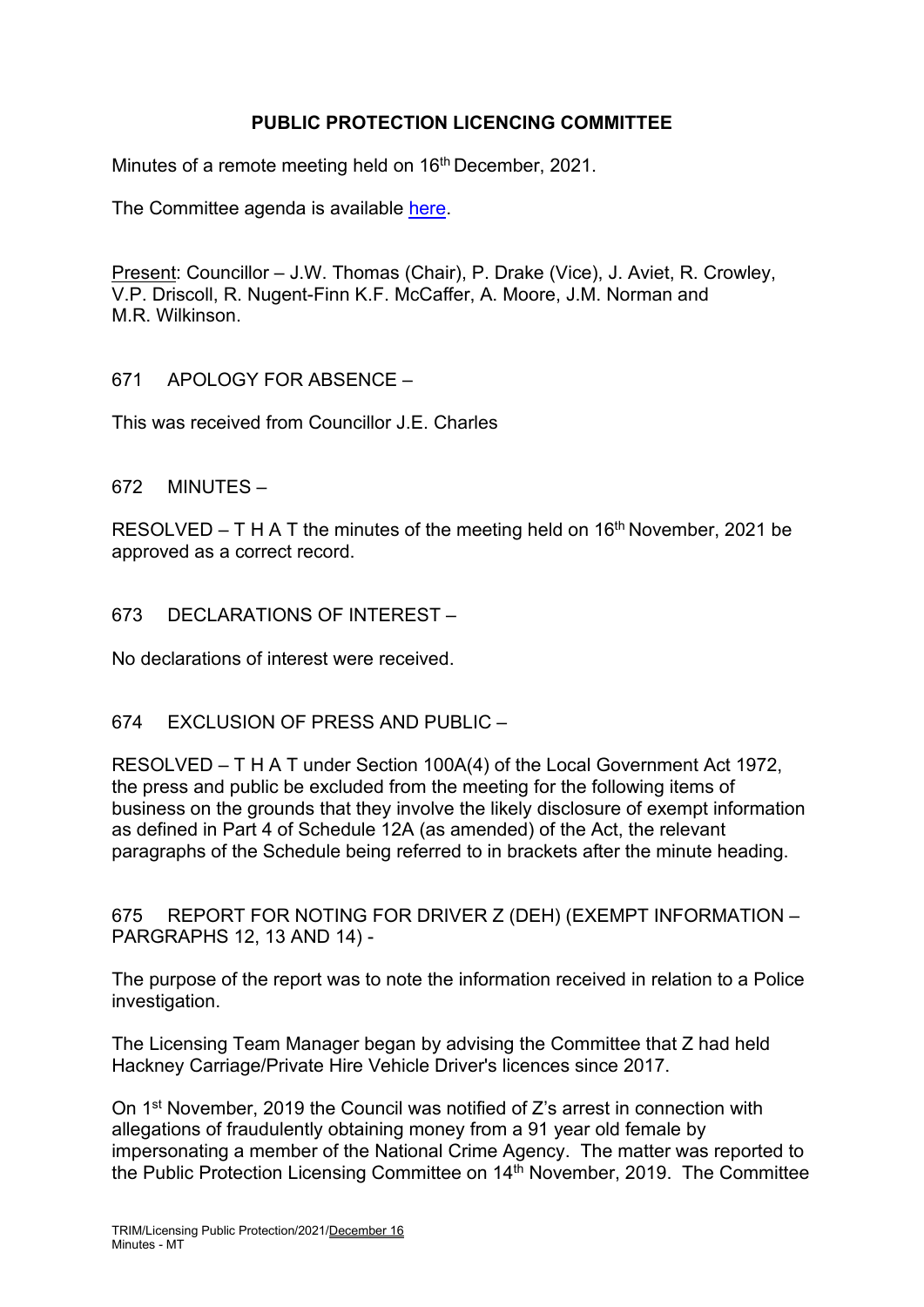considered the information and resolved that he remained a fit and proper person to hold driver licences but he was to keep the Council informed of any progress with the Police case.

The case had taken two years to come to a conclusion, with Z being acquitted of the offence of money laundering. At the time the report was prepared, Z had failed to notify the Council of the outcome of the investigation.

The Licensing Team Manager requested that, as Z was acquitted of the offence, the Committee determine if any sanction should be issued in respect of Z's conduct.

Z was unable to attend the Committee meeting but did send to the Committee a message offering a reason why he had not informed the Council of his acquittal which was due to his elation and sense of relief at the time of being acquitted of the offence.

Following this, the Committee then deliberated the matter in private.

Following the Committee's deliberations, the Licensing Team Manager was invited back into the meeting for the Committee's decision.

The Committee, having considered the report presented and having taken into account all representations

RESOLVED – T H AT the report be noted and a letter be sent to Z reminding them of their duties under their Hackney Carriage and Private Hire Vehicle Driver Licences.

#### Reason for decision

Having regard to the contents of the report and discussions at the meeting.

676 DISCIPLINARY HEARING FOR EXISTING DRIVER ES (DEH) (EXEMPT INFORMATION – PARGRAPHS 12, 13 AND 14) -

The purpose of the report was to consider information received from the South Wales Police in relation to a recent conviction and to determine whether ES was a fit and proper person to hold Vale of Glamorgan Hackney Carriage and Private Hire Vehicle Driver Licences.

The Licensing Team Manager began by advising the Committee that ES had held Hackney Carriage/Private Hire Vehicle Driver's licences since 2016. They were also the proprietor of a Private Hire Vehicle.

On 1st November, 2019 the Council was notified of ES' arrest in connection with allegations of fraudulently obtaining money from a 91 year old female by impersonating a member of the National Crime Agency.

ES was released pending further investigations. The notification included mitigation on behalf of ES in relation to their personal circumstances and general good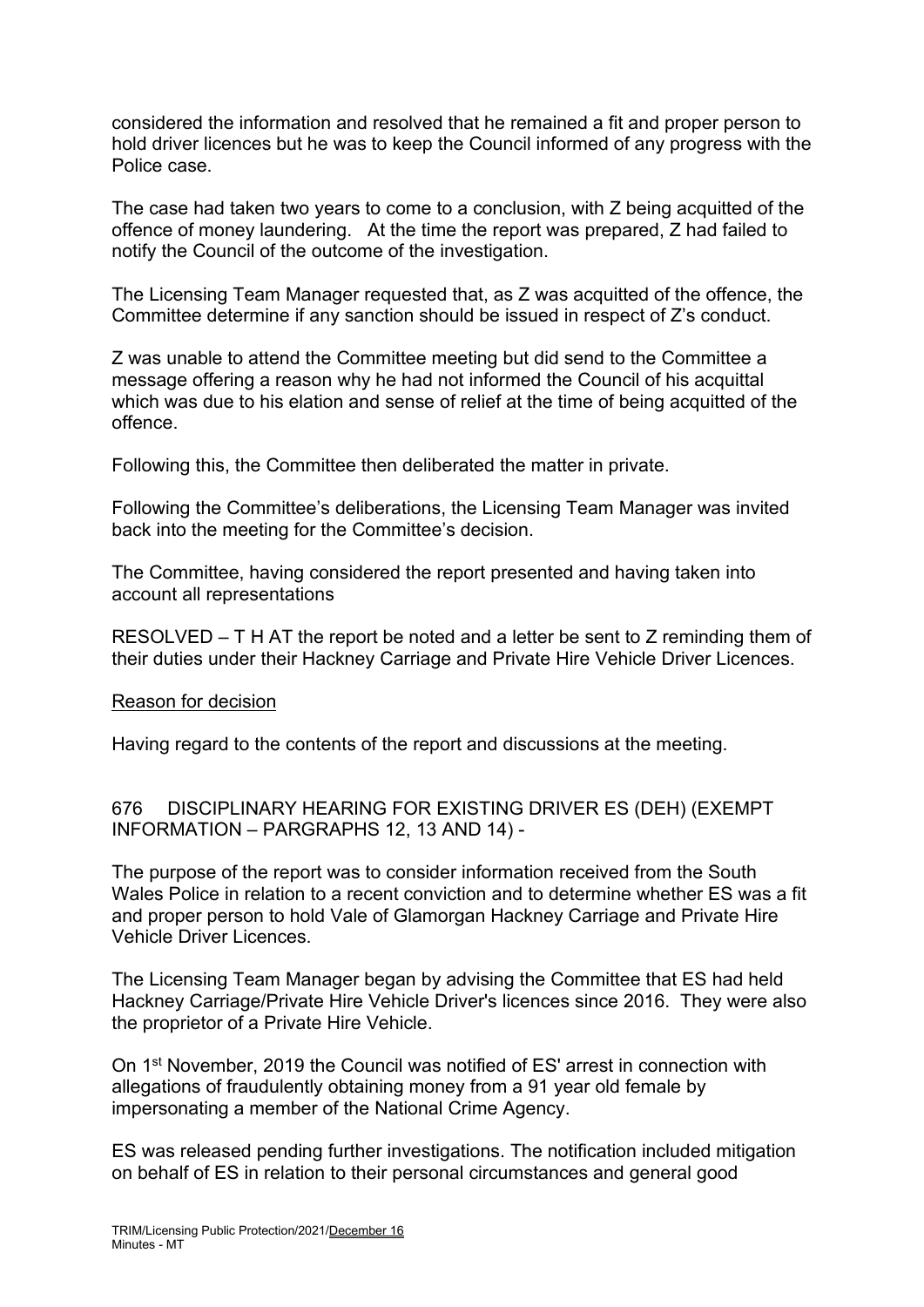conduct, together with a disclosure note that the information had been released to the Council because the role of taxi driver allowed the transportation of vulnerable passengers.

The matter was reported to the Public Protection Licensing Committee on 14<sup>th</sup> November, 2019. The Committee considered the information and resolved that ES remained a fit and proper person to hold driver licences, but they were to keep the Council informed of any progress with the Police case.

On 12<sup>th</sup> November, 2021 the Council was made aware of a report in Wales Online which stated that ES had been convicted of an offence involving a 91 year old woman. The offence was one of money laundering of the proceeds of a fraud carried out by other persons who were not believed to be taxi drivers.

At the time this report was prepared, ES had failed to notify the Council of the outcome of the investigation.

The conditions attached to the Vale of Glamorgan hackney carriage and private hire vehicle drivers' licences required a driver to be personally responsible for declaring any convictions or other matters which occurred mid-term during a licence.

The Chair then invited ES to give a verbal representation regarding the events described in the report.

ES initially sought to minimise their involvement in the case suggesting that their guilty plea was due to legal advice provided to them and they had only pleaded guilty to avoid a custodial sentence. When Members pressed ES on this matter ES did accept that he was guilty of the offence. However, ES showed no remorse for their actions and involvement. In addition, ES accepted that they knew that they were required to notify the Council of the outcome of the criminal proceedings which they had failed to do. ES stated that they assumed that the Police would have notified the Council of the conviction.

Following this, the Committee deliberated the matter in private. Members were not satisfied that ES could act with integrity and demonstrate conduct befitting the trust that the Council would require from him when acting as a taxi driver and could not be satisfied that the public would not be placed at harm. An integral part of ES' role would involve the handling of money and appropriately accounting for the same to members of the public. Taking account of the test in terms of fitness and propriety as outlined by the Legal Officer, Members expressed concern about placing members of their own family in a taxi with the individual and expressed grave concerns about this individual supporting vulnerable passengers in their role as a taxi driver. Members were not satisfied that ES remained a fit and proper person to hold a Vale of Glamorgan Council's Hackney Carriage and Private Hire Drivers' Licence.

Following the Committee's deliberations, the Licensing Team Manager was invited back into meeting for the Committee's decision.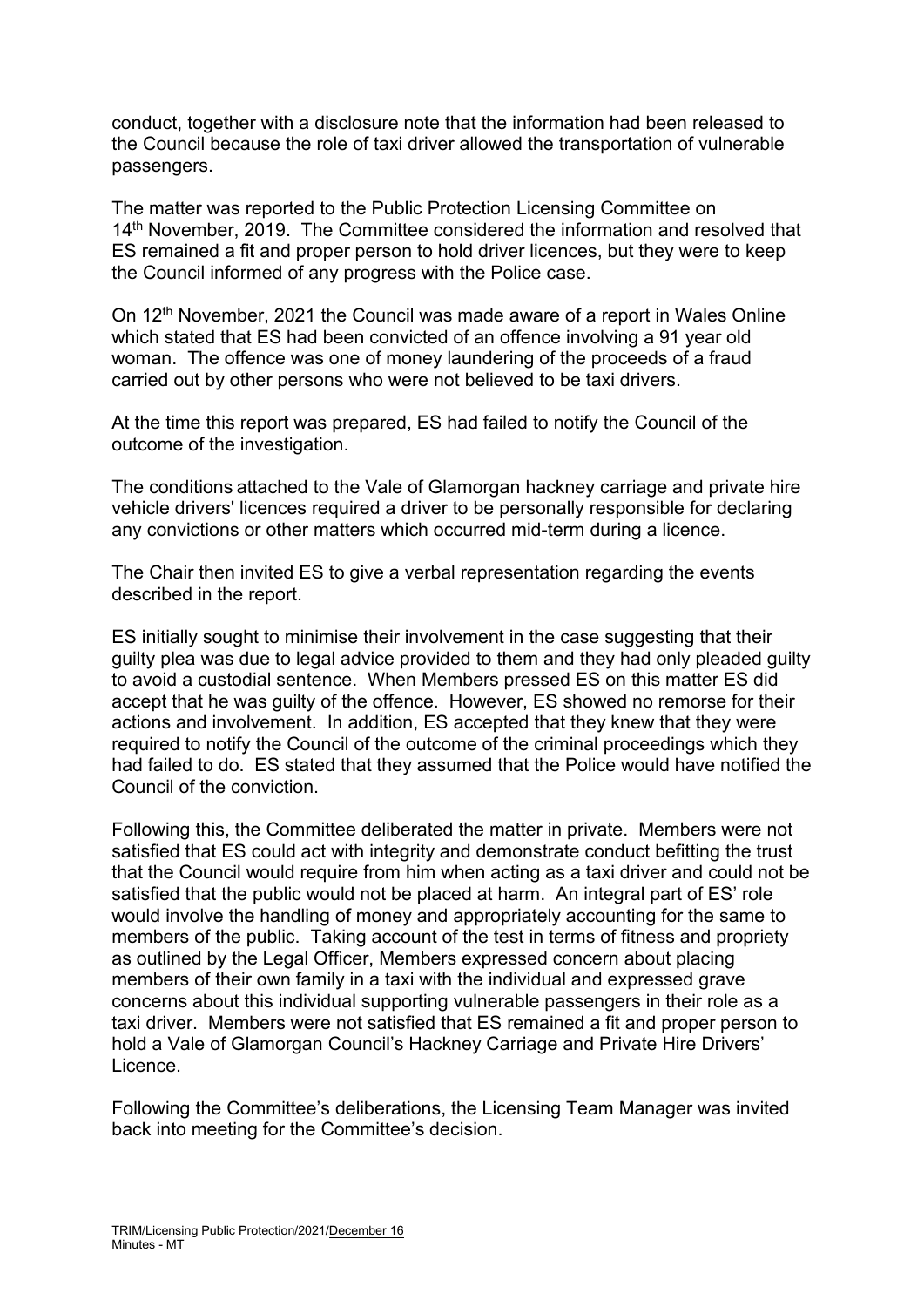The Committee, having considered the report presented and having taken into account all representations

RESOLVED - T H AT ES' Vale of Glamorgan Hackney Carriage and Private Hire Vehicle Driver Licence be revoked with immediate effect.

## Reason for decision

In accordance with the adopted Guidance on Determining the Suitability of Applicants and Licensees in the Hackney and Private Hire Trades, Members were not satisfied that ES remained a fit and proper person to hold a Vale of Glamorgan Council's Hackney Carriage and Private Hire Drivers' Licence. Members were also not satisfied that ES could act with integrity and demonstrate conduct befitting the trust that the Council would require from them when acting as a taxi driver and could not be satisfied that the public would not be placed at harm. Taking account of the test in terms of fitness and propriety as outlined by the Legal Officer, Members expressed concern about placing members of their own family in a taxi with ES and expressed grave concerns about ES supporting vulnerable passengers in their role as a taxi driver. This was due to ES having been involved in a serious criminal case which had involved dishonesty and the exploitation of vulnerable victims.

ES was advised that they had the right of appeal to Cardiff Magistrate's Court against the decision of the Committee within 21 days and they should take independent legal advice if they were in any doubt as to their legal rights and / or responsibilities.

## 677 DISCIPLINARY HEARING FOR EXISTING DRIVER KS (DEH) (EXEMPT INFORMATION – PARAGRAPHS 12, 13 AND 14) -

The purpose of the report was to consider information received from the South Wales Police in relation to a recent conviction and to determine whether KS was a fit and proper person to hold Vale of Glamorgan Hackney Carriage and Private Hire Vehicle Driver Licences.

KS had held Hackney Carriage/Private Hire Vehicle Driver's licences since approximately 2015/2016. They were also the proprietor of a Private Hire Vehicle.

On 12<sup>th</sup> November, 2021 the Council was made aware of a report in Wales Online which stated that KS had been convicted of an offence involving a 91 year old woman.

The offence for which KS was convicted was one of money laundering of the proceeds of a fraud carried out by other persons who were not believed to be taxi drivers.

The Council was already aware of the Police investigation and that two other taxi drivers were involved. These two drivers were reported to a Public Protection Committee in November 2019 when the investigation commenced. At that point KS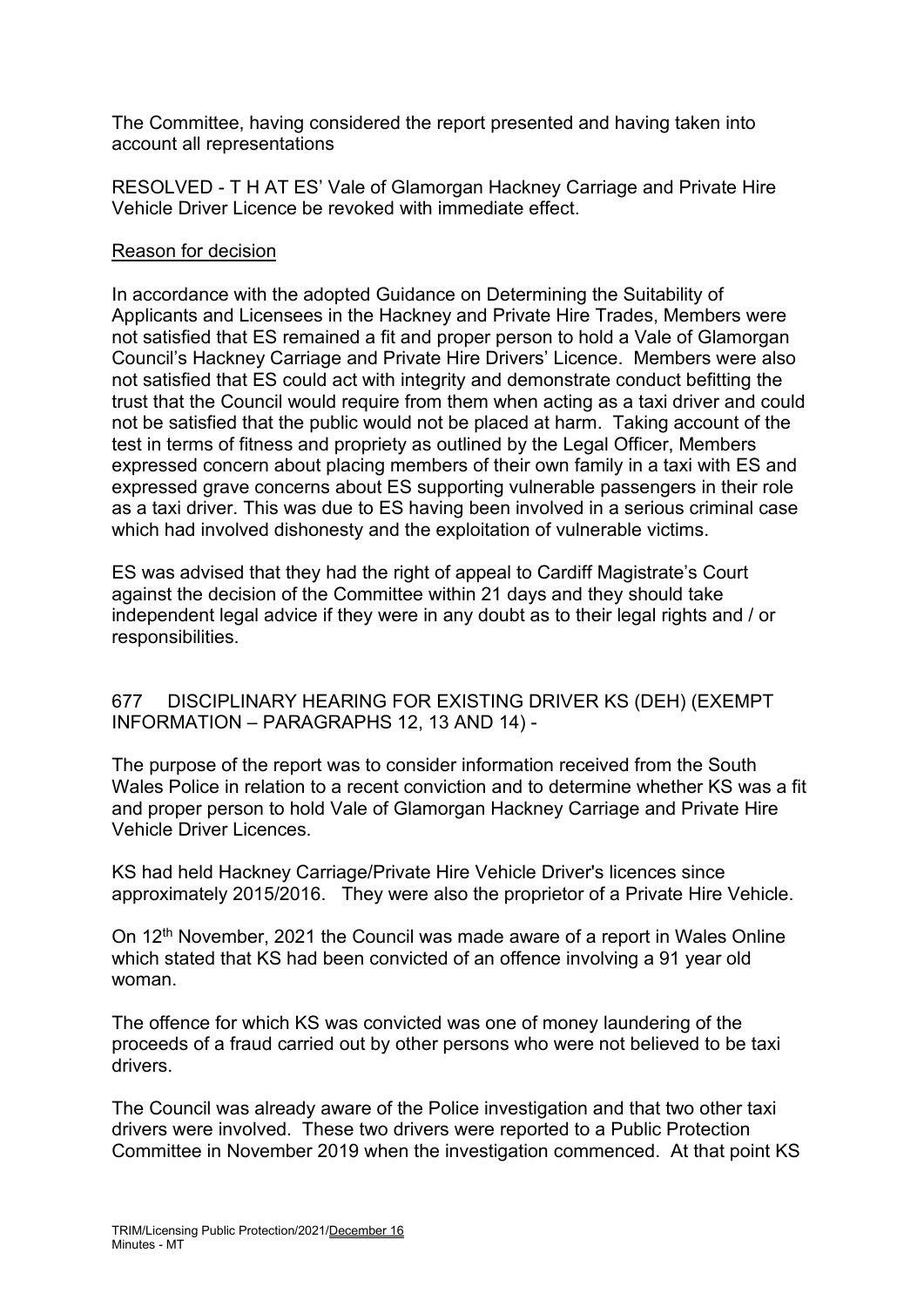was not implicated. However, he did not disclose his subsequent arrest which South Wales Police advised took place on 28<sup>th</sup> June, 2021.

At the time this report was prepared, KS had still not advised the Council of the conviction in non-compliance with a condition attached to the Vale of Glamorgan hackney carriage and private hire vehicle drivers' licences.

KS had been previously warned in relation to complaints received and breaches of licence conditions by Licensing Officers and the Public Protection Committee between 2018-2020 (receiving two officer warnings and one Committee warning in respect of his conduct).

The Chair then invited KS to give a verbal representation regarding the events described in the report.

KS initially sought to minimise their involvement in the case suggesting that their guilty plea was due to legal advice provided to them and they had only pleaded guilty to avoid a custodial sentence. KS showed no remorse for their actions and involvement. In addition, KS accepted that they knew that they were required to notify the Council of the outcome of the criminal proceedings which they had failed to do. KS stated that they assumed that the Police or the Courts would have notified the Council of the conviction.

Following this, the Committee deliberated the matter in private. Members were not satisfied that KS could act with integrity and demonstrate conduct befitting the trust that the Council would require from him when acting as a taxi driver and could not be satisfied that the public would not be placed at harm. An integral part of KS' role would involve the handling of money and appropriately accounting for the same to members of the public. Taking account of the test in terms of fitness and propriety as outlined by the Legal Officer, Members expressed concern about placing members of their own family in a taxi with KS and expressed grave concerns about KS supporting vulnerable passengers in their role as a taxi driver. Members were therefore not satisfied that KS remained a fit and proper person to hold a Vale of Glamorgan Council's Hackney Carriage and Private Hire Drivers' Licence.

Following the Committee's deliberations, the Licensing Team Manager was invited back into meeting for the Committee's decision.

The Committee, having considered the report presented and having taken into account all representations

RESOLVED - T H AT KS' Vale of Glamorgan Hackney Carriage and Private Hire Vehicle Driver Licence be revoked with immediate effect.

## Reason for decision

In accordance with the adopted Guidance on Determining the Suitability of Applicants and Licensees in the Hackney and Private Hire Trades, Members were not satisfied that KS remained a fit and proper person to hold a Vale of Glamorgan Council's Hackney Carriage and Private Hire Drivers' Licence. Members were also